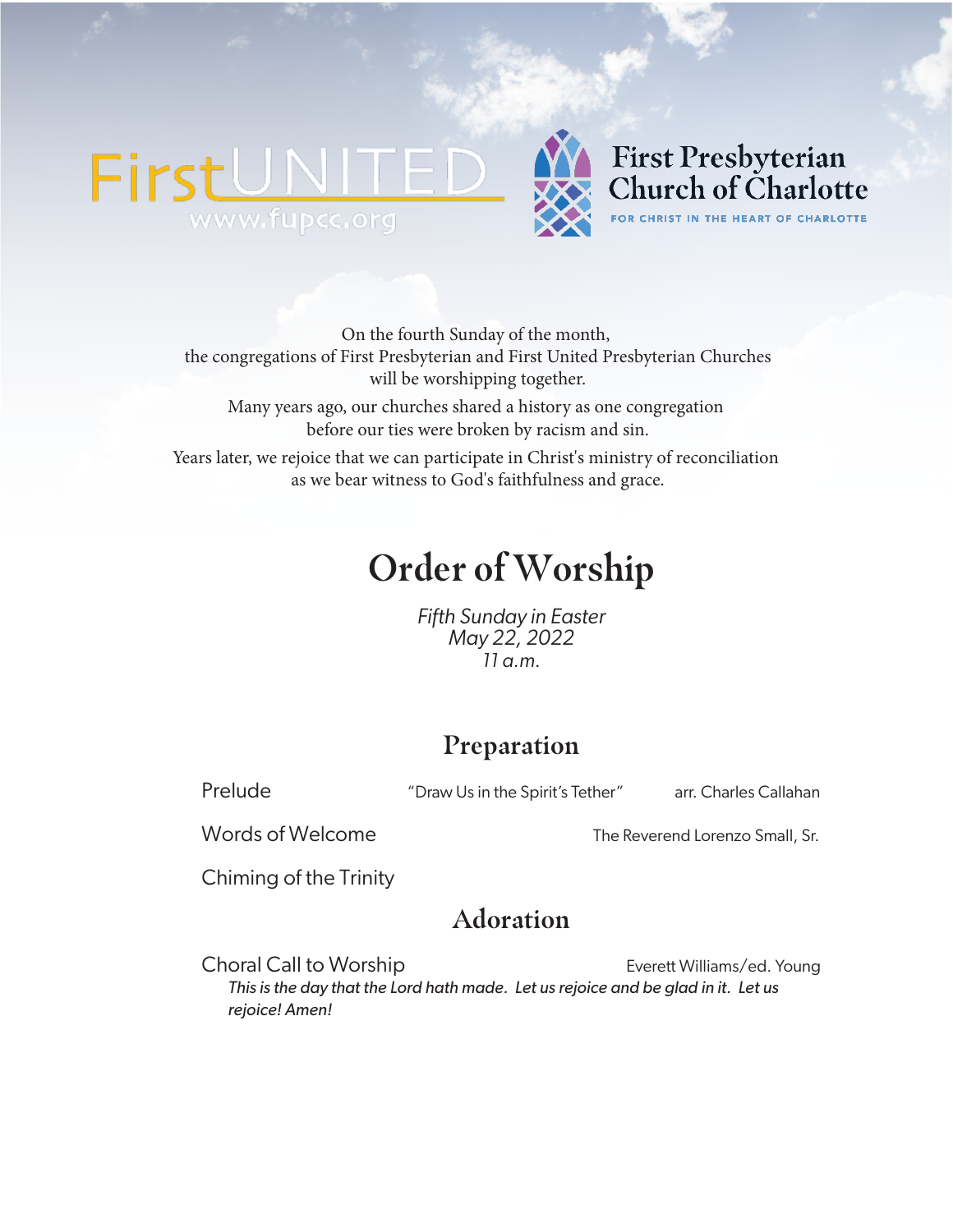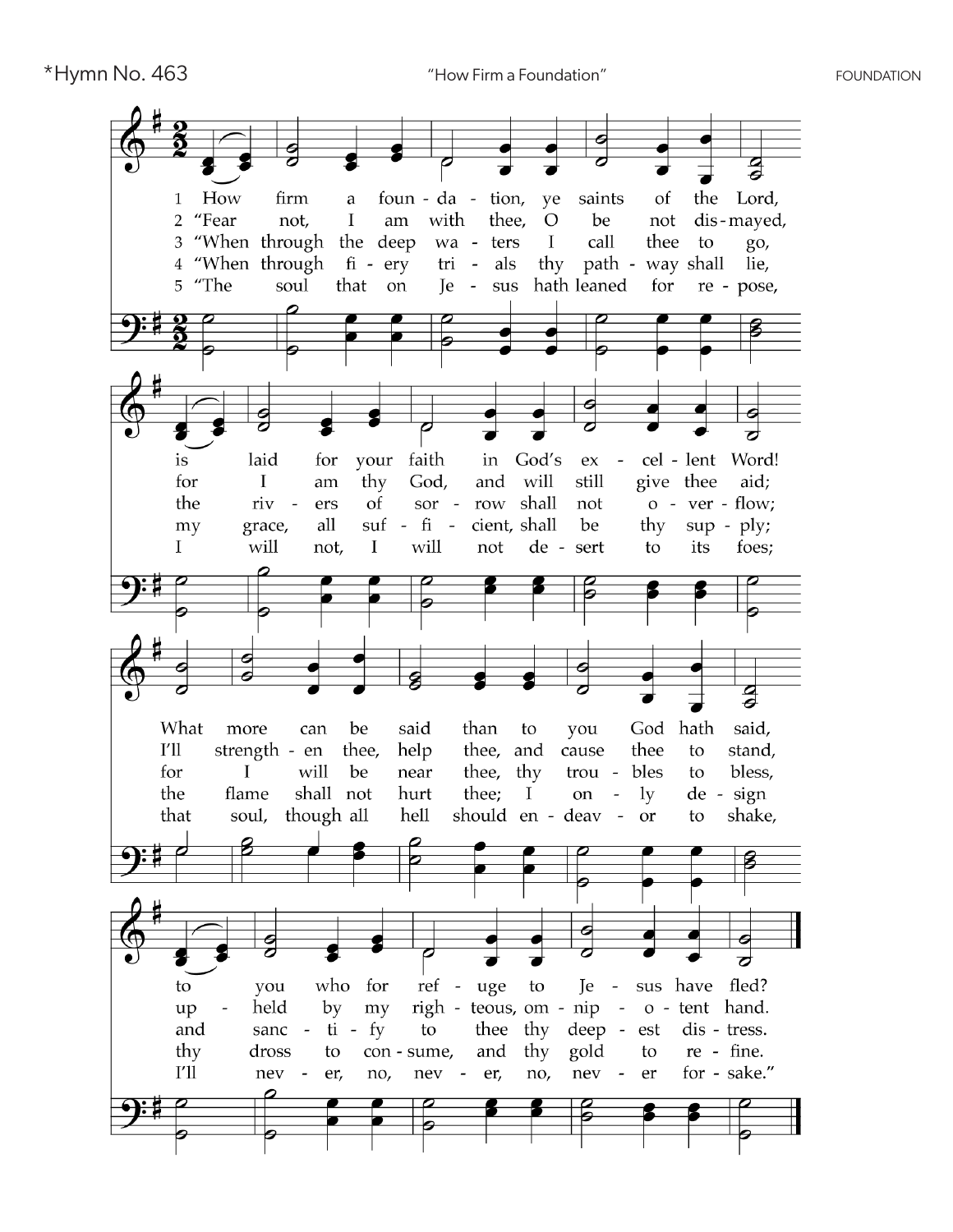## **Confession**

Call to Confession **The Reverend Pen Peery** 

## Prayer of Confession

Lord, we confess we are too attached to this world, and so when things go haywire, we struggle with fear. We have convinced ourselves that following you means our comfort, a life free from trouble. So, when trouble comes, we become perplexed and afraid. Forgive us, and by your Holy Spirit help us to look towards the life to come, and to trust in the victory Jesus has secured for us, despite what may come in this life. Amen.

#### Assurance of Pardon

One: Friends, believe the good news. All: In Jesus Christ we are forgiven.

#### \*Response to Pardon (Hymn No. 441) NETTLETON

Hear the good news of salvation: Jesus died to show God's love. Such great kindness! Such great mercy! Come to us from heaven above. Jesus Christ, how much I love you! Jesus Christ, you save from sin!

## Time with Children

*Children age 3 through first grade may leave for First Church. They will return to the sanctuary during the last hymn. Older children are encouraged to stay and worship with their families.* 

## **Proclamation**

## Prayer for Illumination

Anthem "My Soul's Been Anchored in the Lord" Moses Hogan *My soul's been anchored in the Lord. Before I'd stay in hell one day I'd sing and pray myself away. Gon' shout and pray and never stop until I reach the mountaintop. Do you love him: God Almighty? Are you anchored? Will you serve him? Oh yes! Lord, I'm anchored. Lord, I love you. Yes, I'll serve you. Lord, I'll praise you. Hallelujah! My soul's been anchored in the Lord.*

#### Scripture John 16:33 (NKJV)

*"These things I have spoken to you, that in Me you may have peace. In the world you will have tribulation; but be of good cheer, I have overcome the world."*

Sermon The Reverend Lorenzo Small, Sr. "It's True, But I'm Working on It: Don't Be Afraid"

Anthem The My Life Is in Your Hands" Kirk Franklin FUPC Praise Team

#### The 11 a.m. service is televised over WAXN-TV, Channel 64 this morning and streamed live at www.firstpres-charlotte.org and on Facebook Live.

The rosebuds celebrate the births of Mary Ross and Kathryn Virginia Cook, daughters of Elizabeth and Thomas Cook.

#### The Session has called a congregational meeting

for today immediately following worship for the purpose of electing the Officer Nominating Committee.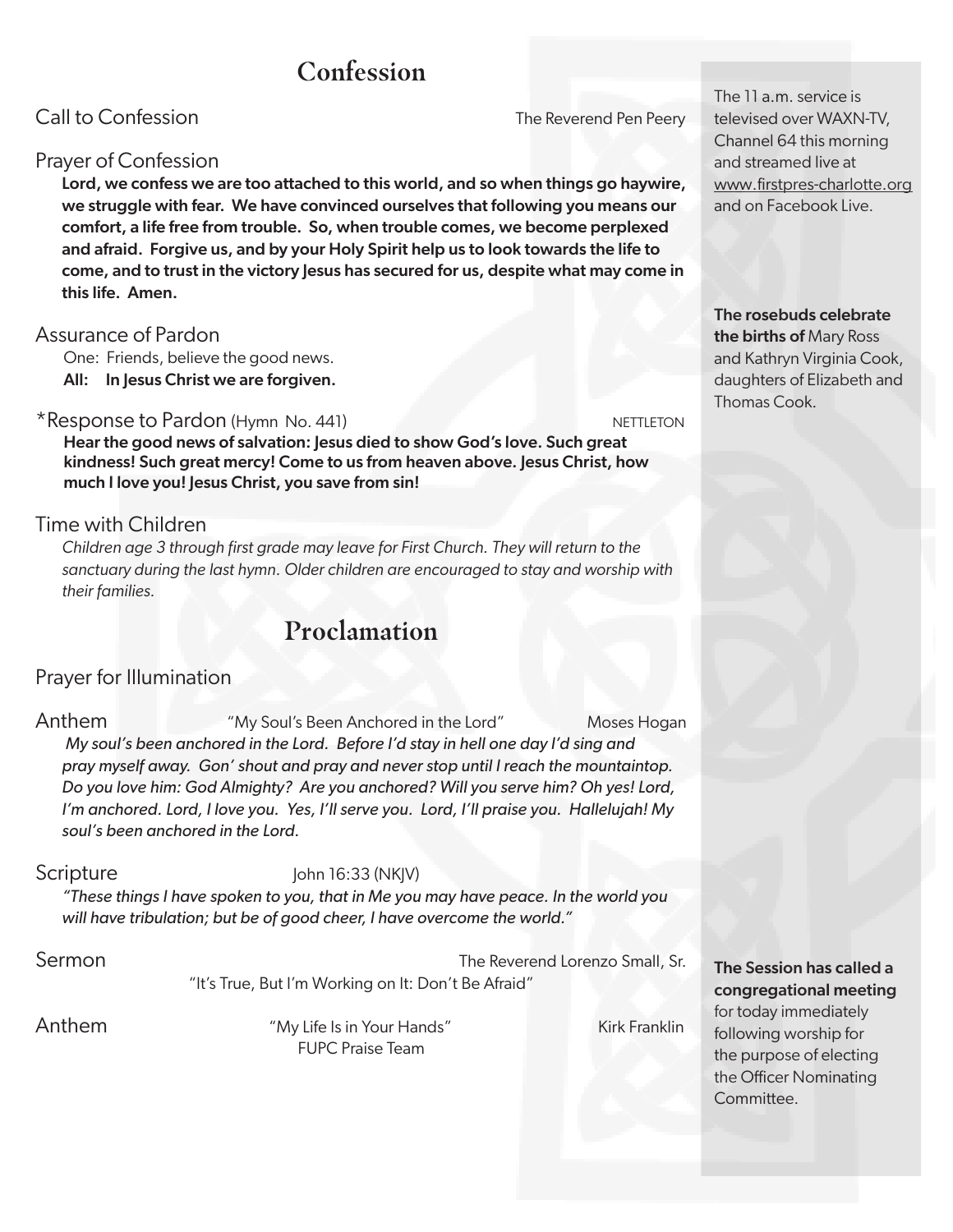## **Response**

#### \*Apostles' Creed

I believe in God the Father Almighty, maker of heaven and earth. And in Jesus Christ his only Son our Lord: who was conceived by the Holy Ghost, born of the Virgin Mary, suffered under Pontius Pilate, was crucified, dead, and buried; he descended into hell; the third day he rose again from the dead; he ascended into heaven, and sitteth on the right hand of God the Father Almighty; from thence he shall come to judge the quick and the dead. I believe in the Holy Ghost; the holy catholic Church; the communion of saints; the forgiveness of sins; the resurrection of the body; and the life everlasting. Amen.

## Prayers of the People and The Lord's Prayer

Our Father who art in heaven, hallowed be thy name. Thy kingdom come, thy will be done, on earth as it is in heaven. Give us this day our daily bread; and forgive us our debts, as we forgive our debtors; and lead us not into temptation, but deliver us from evil. For thine is the kingdom and the power and the glory, forever. Amen.

#### Stewardship of Life

Presentation of Tithes and Offering

## Offertory Anthem  $^{''}$ God of Grace and God of Glory" arr. Dan Forrest

*God of grace and god of glory, on your people pour your power. Crown your ancient church's story; bring its bud to glorious flower. Grant us wisdom; grant us courage for the facing of this hour. Lo! The hosts of evil round us scorn our Christ; assail his ways! From the fears that long have bound us free our hearts to faith and praise. Grant us wisdom; grant us courage for the living of these days. Save us from week resignation to the evils we deplore; let the gift of your*  salvation be our glory evermore. Grant us wisdom; grant us courage, serving you whom we adore. God of grace and *god of glory, on your people pour your power. Crown your ancient church's story; bring its bud to glorious flower. Grant us wisdom; grant us courage for the facing of this hour. Amen.* 

## \*Doxology (Hymn No. 606) **OLD HUNDREDTH**

Praise God from whom all blessings flow; Praise God all creatures here below; Praise God above, ye heavenly host; Praise Father, Son, and Holy Ghost.

\*Prayer of Dedication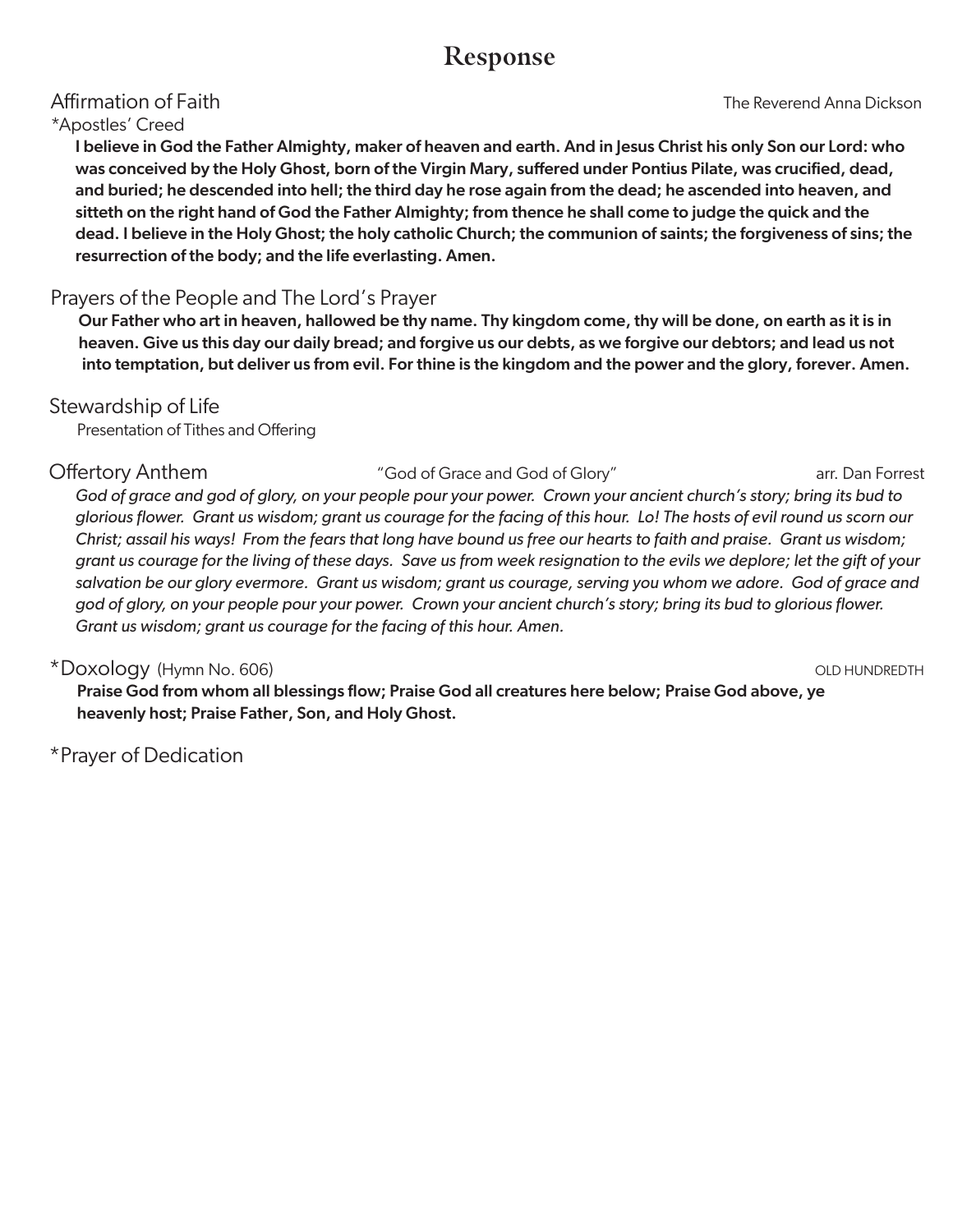## **Sending Forth**



\*Benediction

\*Benediction Response

Congregational Meeting